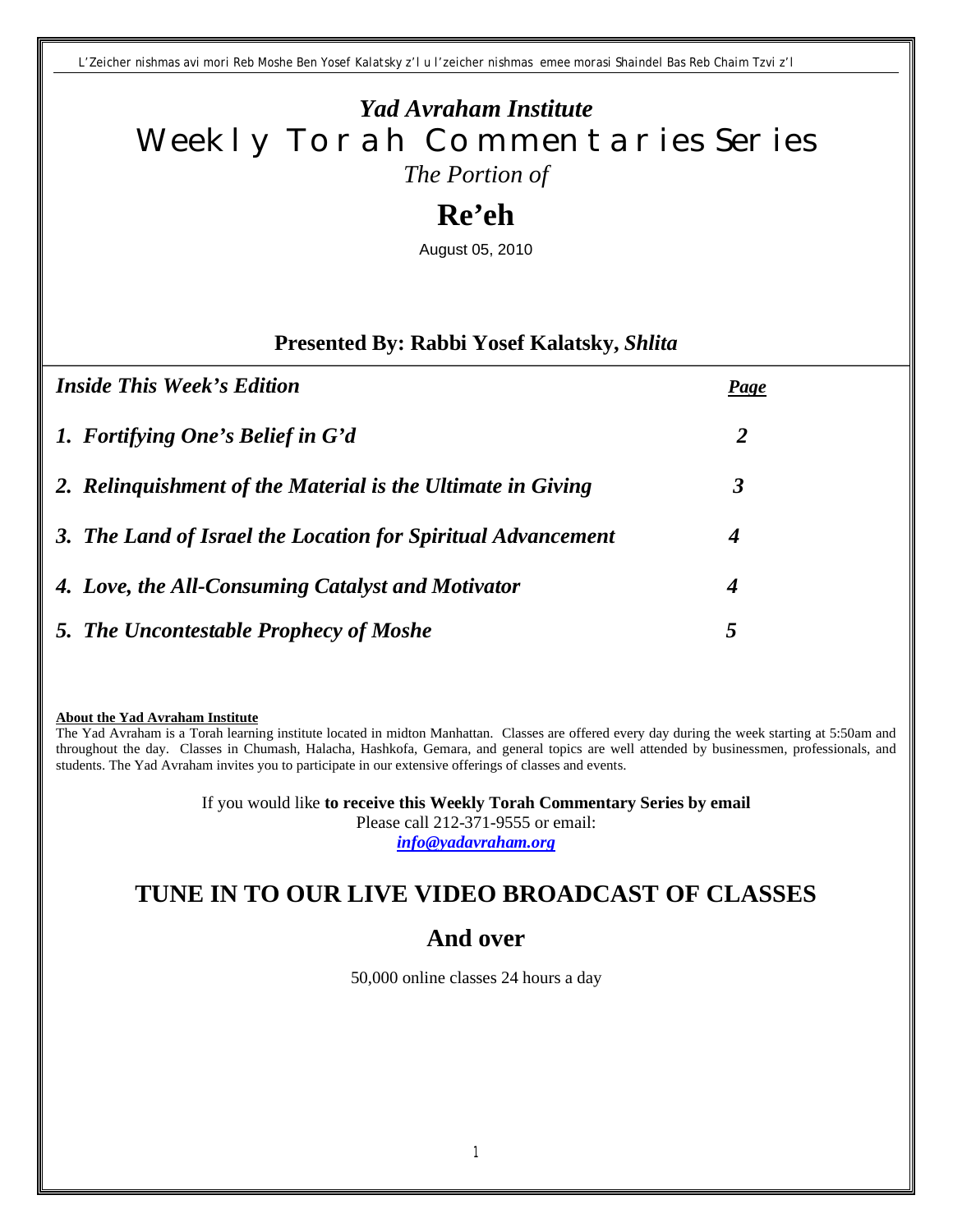*Yad Avraham Institute B"H New York August 05, 2010*

**Re'eh**

#### *Presented by* **Rabbi Yosef Kalatsky,** *Shlita Dean*

### *1. Fortifying One's Belief in G'd*

The Torah states, **"See, I present before you today a blessing and a curse."** The Midrash explains, "It is as if G'd is stating, 'I am presenting before you the path of life and the path of death.' It is also written in Yirmiya, 'Give ear My People to My Torah…' The verse in Psalms states, 'Maskil by Asaph, Listen My people to My Torah, incline your ear to the words of My mouth.'…It is to teach us that the one who removes himself from the Torah it is the equivalent of denying G'd's existence. It is because the Torah was given to the Jewish people to engage in it day and night. As it states in Yehoshua, 'The Torah should not depart from your lips and you shall engage in it day and night…'…One who engages in the Torah and fulfills its dictates it is as if that individual received the Torah at Sinai. Therefore, one must share with one's children and one's grandchildren the event that occurred at Sinai." If one only observes the dictates of the Torah but does not engage in its study, it is the equivalent of denying G'd's existence. Why is this so? It is understood that if one does not engage in Torah study, he has neglected his obligation and thus is in violation. However, why should it be considered the equivalent of denying G'd's existence?

The verse states in the Portion of Eikev, **"Moshe said to the Jewish people, 'You should observe the mitzvos of Hashem, your G'd, to walk in His ways and to fear Him.'"** Baal HaTurim writes that the numerical value of the phrase **"to walk in His ways"** is the equivalent of "to study Torah *(lilmod Torah)*." The only way one can truly walk in the way of G'd and have a sense of His Will is to engage in Torah study. It is only when one studies Torah can one perceive existence as G'd wants it to be understood. Life itself is the equivalent of a mine field that is fraught with unlimited danger. The only way one can have a sense of its pitfalls and opportunities is when one studies the Torah sufficiently. This is because G'd created existence to be the setting for the study of Torah. However, if one does not engage in Torah study

consequently fall prey to the evil inclination. The value of engaging in Torah on a continuous

sufficiently he will lose that sense of reality and will

basis goes beyond the realm of eternal reward. It gives one a clarity and sense of truth to allow the individual to walk in the way of G'd. If one does not have this sense that comes through Torah study, he will become conflicted with his own desires and needs. Although this individual believes in G'd and performs the mitzvos, as prescribed by the Torah, because of his lack of engagement in Torah study, he will not be sensitized to spirituality. When one has a sense of his own spirituality he is cognizant of G'd's Presence- thus not allowing him to sin. Consequently, if one does sin, it is an indication that he had a lapse of cognizance at that moment. As the Gemara in Tractate Sanhedrin states that Adam, who had eaten from the Tree of Knowledge was classified as a "heretic." The basis for this classification was that he had violated the Will of G'd and had eaten from the Tree of Knowledge. Adam, because he was the handiwork of G'd Himself, had the ability to see from one end of the world to the other. With this level of clarity, how is it possible to violate the word of G'd? It was only because at the moment he chose to act as he desired, G'd did not exist for him. This is because one cannot transgress and simultaneously be cognizant of G'd they are mutually exclusive. Therefore, Adam was the equivalent of a heretic when he had eaten of the fruit.

The Midrash tells us that when one does not engage in Torah study it is the equivalent of denying G'd's existence. It is not to say that the individual is actually disavowing his belief in G'd but rather, he is conducting his life in a manner that could ultimately bring him to a state of denial. As the Gemara in Tractate Shabbos states, "Whoever becomes angry, it is the equivalent of worshipping idolatry." Why is this so? When one is in a state of anger, one is under the influence of the evil inclination. Under this influence, one could even be seduced to do idolatry. This is the reason that anger is the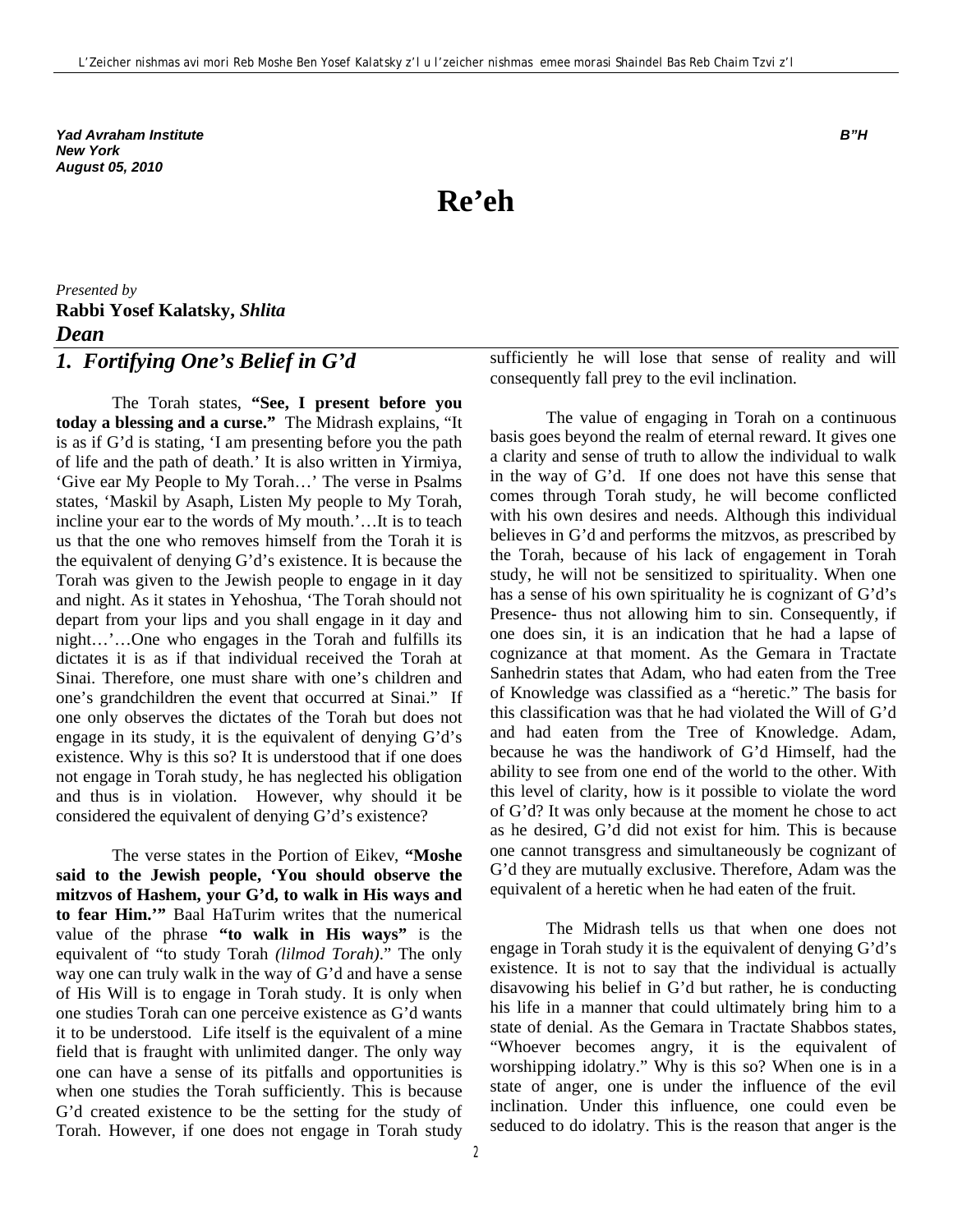equated to idolatry. It is not to say that when one becomes angry he is engaged in idolatry, but rather, his inclination at that moment may lead him to idolatry. When one detaches himself from Torah study he loses cognizance of His being. Thus, he is put in a precarious position that could lead to the denial of G'd. This is the reason that if one does not engage in Torah study it is the equivalent of denying His existence.

The only way one can have a sense of G'd's Will and walk in His ways is to study Torah. Vilna Gaon had said that if one wants to have relevance to "*daas Torah* (a mind imbued with Torah to be able to appreciate and elucidate issues as G'd wants them to be)" one needs to study Torah for a period of six uninterrupted hours and then engage in the issue. Only then will he merit the clarity to process the subject matter at hand and decide properly. This is the reason one should consult with the Torah sages of our generation, in order to be a beneficiary of that special level of clarity. It is only because they are continuously engaged and immersed in Torah study that they are endowed with this level of clarity.

#### *2. Relinquishment of the Material is the Ultimate in Giving*

The Torah states, **"When Hashem, your G'd will broaden your boundary…"** The Midrash cites a verse from Proverbs, "'A man's gift broadens his way…' Based on what one gives of his own, G'd will broaden on his behalf (based on the principle of measure for measure). To whom does this verse refer? It is Avraham, our Patriarch. He had pursued the five kings and captured the King of Sodom. He had said to Avraham after his defeat, **'Give me the people and take for yourself the possessions (spoils).'** Avraham responded by swearing, '**I will not take from you as much as a thread or a bootstrap…'**  G'd said to Avraham, 'Because you had sworn not to take as much as a thread or a bootstrap (from the pagan king), I swear that I will apply this (giving) to your children.' As King Solomon writes, '(G'd says) How beautiful are your paces in shoes, O daughter of the benefactor (giver).'"

The Gemara in Tractate Chagiga explains the verse, "How beautiful are your paces in shoes…" to mean that when the Jewish people would ascend the Temple mount at the time of the festivals, G'd will gaze upon them and say, "How beautiful are your paces in shoes…" The shoes allude to the "bootstrap" that Avraham refused to take from the King of Sodom. The phrase, "daughter of the benefactor (giver)" refers to the Jewish people who are the offspring of Avraham who had given of his heart to

G'd. Meaning, despite the fact that the world was of pagan belief, he acknowledged G'd as the Master of the Universe. As a result , in kind, G'd valued every pace of the Jewish people when they ascended the Temple mount to perform the mitzvos of the festival. This is because Avraham had refused to take as much as a "bootstrap" from the King of Sodom. Avraham's giving was in fact that he had not taken. His refusal of the wealth that was rightfully his was a sanctification of G'd's Name. He refused to take the spoils because he had said, "It is G'd who has made me wealthy, not the King of Sodom." Since the King of Sodom personified evil, even taking what was rightfully his would have been considered a desecration of G'd's Name. Therefore, Avraham's refusal was the equivalent of his giving (of himself). As a result of this sanctification, G'd broadened his eternity/children.

The Midrash continues, "Another interpretation of the verse , 'A man's gift broadens his way…' is referring to when the Jewish people had contributed their wealth towards the building of the Mishkan. When G'd had asked them to donate the materials that were needed for the Mishkan they continued to bring gifts until they were told to stop. Because of their unlimited giving, what did they merit? G'd broadened their boundary. Another interpretation, it is in the merit of accepting the Ten Commandments that G'd broadened their boundary." Eitz Yosef, a commentator on the Midrash explains, "The broadening of boundaries refers not only to the expansion of the land that was given to them but also to the broadening of the capacity of each portion that each of them had received."

Maharal of Prague explains that concept of limitation exists only within the physical realm. Anything that assumes a spiritual context is unlimited because limitation has relevance only to the physical. One who lives his life purely as a physical being with a perspective that the objective of existence is for the sake of the material, will be relegated to the limitations of physical existence. On the other hand, if one lives his life with a perspective that material is only a means to facilitate his spirituality, because the objective of existence is purely for spiritual advancement, he will not be bound by limitation and will have relevance to the infinite/G'd. His context will not be dictated by the norms of physical existence. As the Mishna in Ethics of Our Fathers states, "Ten miracles were performed for our forefathers in the Temple…They stood crowded but had ample space in which to prostrate themselves." When the Jewish people stood in the Temple there was barely sufficient room for each to stand. They stood pressed against one another. However upon hearing the Name of G'd being pronounced by the High Priest,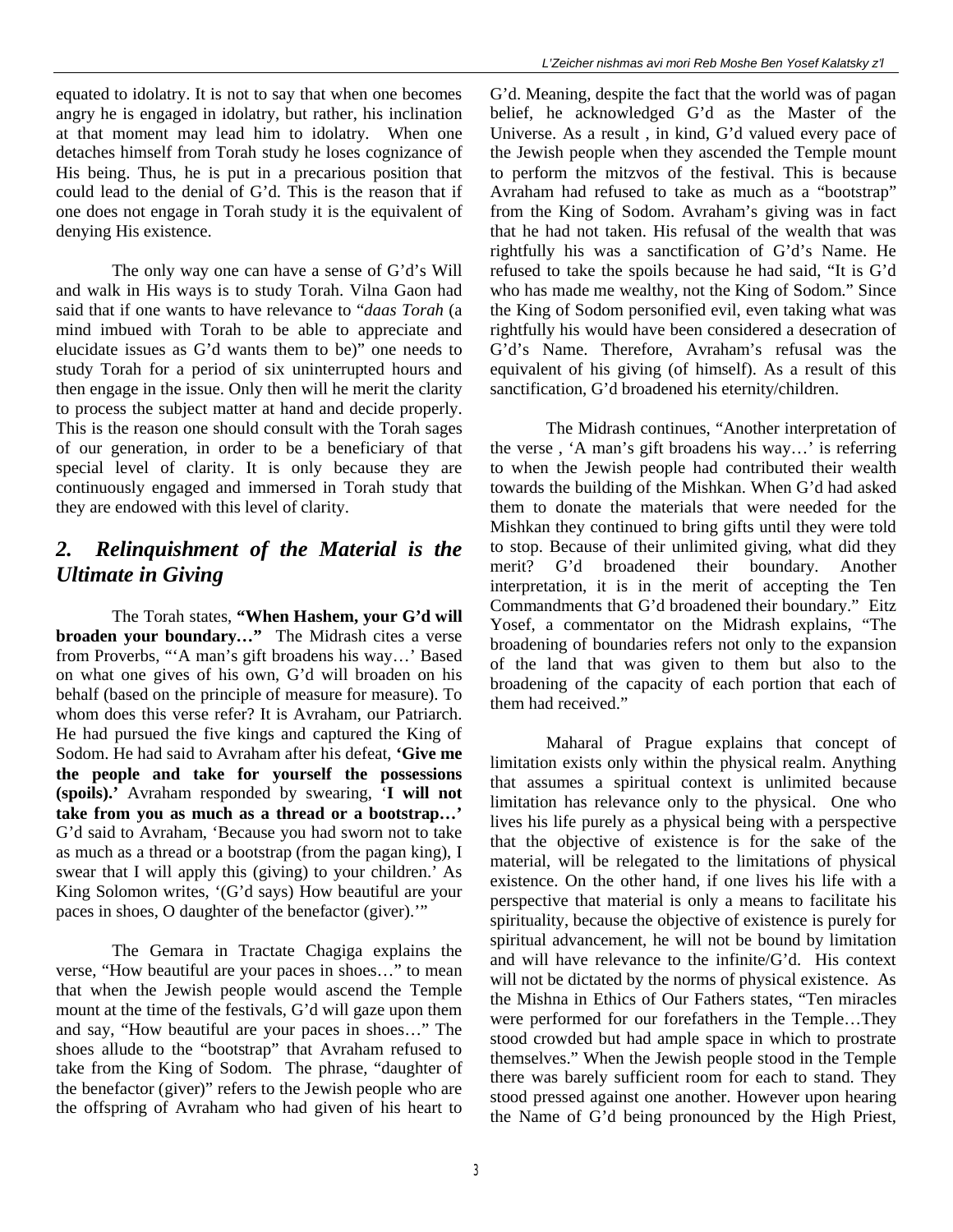they would bow and prostrate themselves with sufficient space. How is that possible? It is because the location of the Temple was a spiritual one. Its context was not something that had any relevance to the material, and thus was not bound by the finite/limit. When the Jewish people accepted upon themselves the Ten Commandments at Sinai, they quantified themselves as being spiritual. Consequently, G'd not only broadened their boundaries within the physical, He also increased the capacity of each portion beyond its limited reality.

#### *3. The Land of Israel the Location for Spiritual Advancement*

The Torah states regarding the Jewish people entering into the Land, **"When Hashem, your G'd, will cut down the nations where you come to drive them away before you…and settle in their land…"** The Midrash cites a verse from Psalms, " 'You should have faith in Hashem, your G'd, and keep His ways…' The Jewish people believed that they would enter into the Land immediately; however, Moshe addressed them saying, 'You are under the impression that you will inherit the Land. When you will have faith in G'd and keep His way, He will elevate you to inherit their land and He will cut down the nations before you.' Why does the Torah use the expression, '**When**…'? It is because it is conditional. If the Jewish people observe the Torah, only then G'd will allow them to enter into the Land. He will only destroy the nations of Canaan if the Jewish people keep the Torah and observe its mitzvos…The Land of Israel is beloved by G'd because He chose it for Himself. When He created the world He divided all locations on earth among the archangels of the nations; however, He chose the Land of Israel for Himself…G'd chose the Jewish people from among the nations for Himself…G'd said, 'The Jewish people should come into My portion.' The Land was desired and valued by the Patriarchs because it is G'd's portion…" G'd will destroy the enemies of the Jewish people and allow them to dwell in the Land only if they adhere to the Torah. Since the Land is G'd's portion and He has chosen them for Himself, they must behave accordingly in order to be worthy of the Land.

The Torah states in the Portion of Eikev, **"Beware for yourselves, lest your heart be seduced and you turn astray and serve gods of others…Then the wrath of Hashem will blaze against you…and you will be swiftly banished from the Land that Hashem gives you."** Rashi cites Sifri that states, "(If the Jewish people become seduced by idolatry) G'd will bring suffering upon them in the Land, which will ultimately cause them to be exiled

from the Land that caused them to sin." When will the Jewish people sin? If they become successful and come to say, "My strength and the power of my arm have brought about this success." This will cause them to defy G'd. Rashi continues, "This is analogous to a father who forewarns his son before he goes to a celebration. Before the son departs the father says, 'Do not eat or drink excessively so that you should return home in a clean state.' The son did not heed the warning of his father and overindulged in food and drink. This caused him to regurgitate all that he had eaten and drunk, thus soiling himself and the location of the celebration. The attendees of the banquet picked up the son and threw him out behind the banquet hall." Rather than the son benefiting from the setting of the celebration, he defiled himself and brought damage upon the location. Consequently, he was removed from the banquet hall due to his irresponsible behavior. Similarly, G'd gave the Land of Israel, which is His chosen location, to the Jewish people to utilize it in a manner that would advance their spirituality and cause them to cleave to Him. However, if the location is abused and defiled as a result of the blessing that G'd provided, they will be exiled.

In all other locations of the world, the Jew is not under the same level of scrutiny as he is in the Holy Land because it is considered to be the palace of the King. For the Jew to behave inappropriately in the presence of the King, in His palace, and defile himself, it is considered to be an outrage. Therefore, G'd will exile the Jewish people from the Land if they utilize it to transgress. Exiling the Jewish people from the Land is in fact a kindness because allowing them to sin in the Land that was intended for their advancement will bring upon them tragedy rather than blessing, regression rather than advancement. Although it pains G'd to banish His children from the Land, he does so as a father who does not want to have his child destroy himself. G'd's wants the Jewish people to benefit from the Land in order to cleave to Him and not have it be the setting for their destruction.

#### *4. Love, the All-Consuming Catalyst and Motivator*

The Midrash states, "The Land of Israel is beloved by G'd because He chose it for Himself. When He created the world He divided all locations on earth among the archangels of the nations; however, He chose the Land of Israel for Himself…G'd chose the Jewish people from among the nations for Himself…G'd said, 'The Jewish people should come into My portion.' The verse in Yirmiyah states, 'But I (G'd) said, 'How am I to put you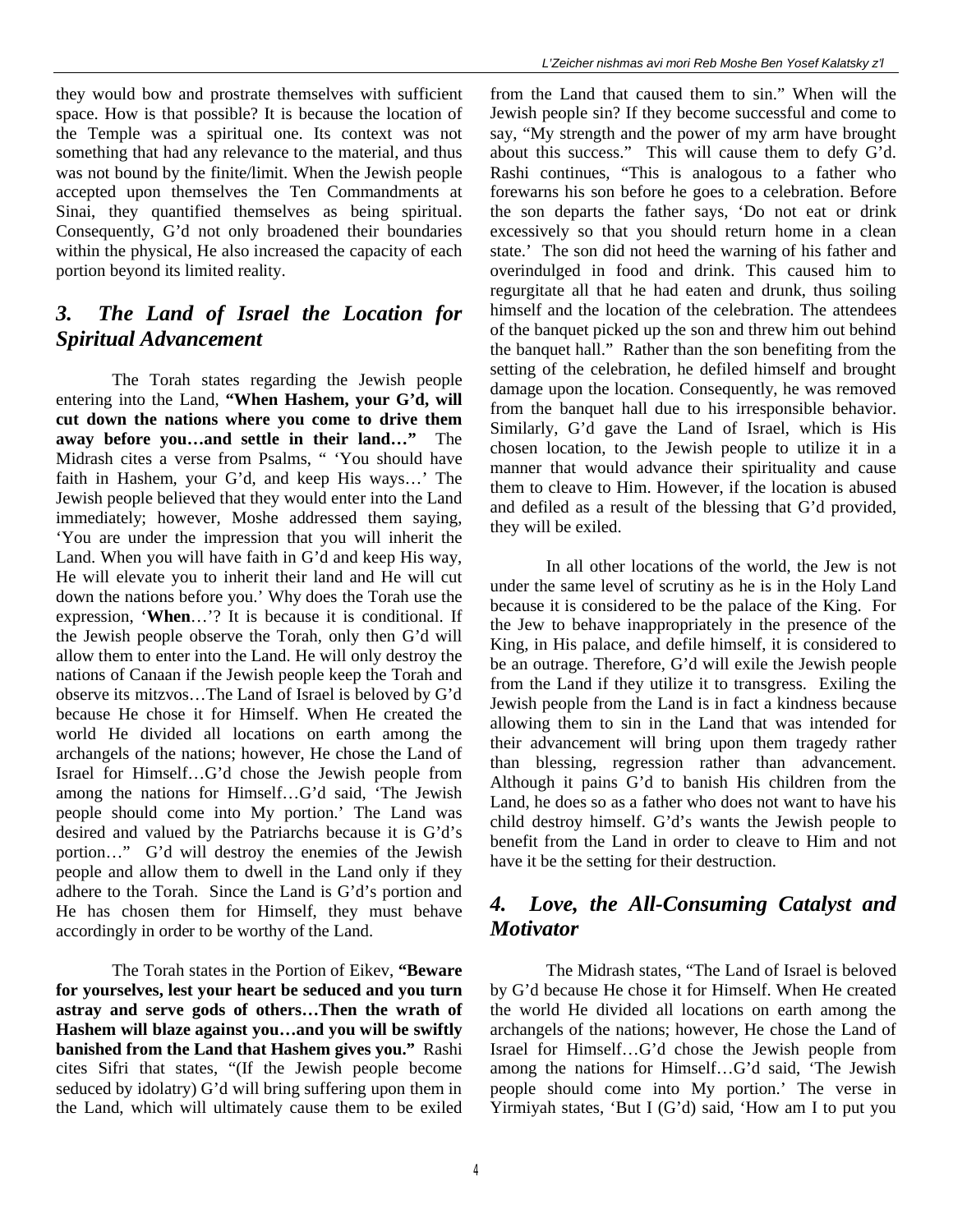among the children, and give you a desired land, a land that was desired by the forefathers of the world (Patriarchs)….' Avraham desired the Land. As the verse states, **'How will I know that they (my children) will inherit it?...'** Yitzchak desired it. As it states, **'Dwell in this Land and I will give it to you…'** Yaakov desired it. As the verse states, **'…I should be able to return in peace to my father's household….'** Reb Yehudah says that Moshe desired the Land. As it states, **'I implored Hashem…Let me now cross and see the good Land…'**  King David desired the Land. As it states, 'I prefer to stand at the threshold (*histofeif*) of the House of my G'd than to dwell (securely) in the tents of wickedness.' What is the meaning of the word *'histofeif'?* … One opinion says that King David had said to G'd, 'Master of the Universe, even if I should have palaces and citadels outside of the Land of Israel, I would prefer the threshold *(histofeif)* of a house in the Land of Israel.' Another opinion says, King David had said, 'Even if I only had the dregs of the carob to eat in the Land, I would prefer it to anything outside of the Land of Israel.' This is the meaning verse in Yirmiyah '…give you a desired land' It was desired by the holy Patriarchs." Why did the Patriarchs, Moshe, and King David have such a desire and love for the Land of Israel?

G'd chose the Land of Israel for Himself and He wants His chosen people to dwell in His portion. The Land of Israel is the appropriate location in the world to serve G'd and cleave to Him because it is His location. The Patriarchs desired the Land not because of its topography or its bounty but rather because it facilitated their service of G'd and spirituality at the most advanced level.

Rambam writes in the last chapter of Laws of Repentance, "One who serves G'd out of love will engage in Torah and mitzvos. He walks the pathways of wisdom not for any reason…not that he should merit goodness. But rather, he pursues truth because it is true…This is a special level of love that not every wise man is worthy of meriting. This was the unique quality and status of Avraham who was quantified by G'd as 'My beloved' ….The special level of service was commanded through Moshe as it states, **'You shall love Hashem, your G'd**  with all your heart...' If one truly loves G'd properly, it will manifest itself immediately. He will perform all of the mitzvos out of love for Him…What is considered a proper level of love? It should be an intense love and desire to cleave to G'd. As one who is consumed with the love and desire for worldly success, the one who loves G'd should be totally consumed by that love for Him. Everything that he pursues and desires stems from his love for G'd. It should be as one who becomes sick from the intense love and desire that he has for a woman. Just as this individual

is obsessed with the object of his desire; he thinks about her continuously when he sits, when he walks, and when he eats; so too must one be consumed with the love for G'd. As it states, **'You shall love Hashem, your G'd with all your heart…'** As King Solomon writes, 'I am lovesick (*cholas ahava ani*).' The love expressed in the Song of Songs is an allegory of how one must love G'd."

The Patriarchs desired the Land because it is the location in which one could express his love for G'd in the most perfect manner. Moshe, who was the ultimate servant of G'd, desired the Land because it is the location in which he could serve Him and express his unique level of love for G'd. King David desired the Land because his love for G'd was so intense that there was no other location in the world in which he could express it as there.

King David writes in Psalms, "One thing I asked of Hashem, that I shall seek, I dwell in the House of Hashem all the days of my life, to behold the delight of Hashem and to visit in His Sanctuary." Chofetz Chaim points out that verse should have stated, "One thing that I will ask of Hashem…" Why does it state, "One thing I asked of Hashem (in the past tense)?" He explains it with an allegory. When one is at the beginning of his career one has certain aspirations and desires that are within his means at the time. As he advances financially his interests increase and expand to match his financial capability to attain them. King David began as a lowly shepherd who was without renown. At that time he desired to dwell in the House of G'd and to behold His delight. Ultimately, David became a general, victor, and king of Israel with great wealth and palaces. Regardless of his advanced level of financial success and fame, King David's only desire remained to dwell in the House of G'd and to behold His delight as he desired when he was a lowly shepherd. This is the reason the verse states, "One thing I asked…" Meaning, what King David desired as a shepherd he continued to desire as the king. Because of King David's exceptional level of love for G'd, all he desired was to bring about a sanctification of His Name and to cleave to Him. This is the same reason he desired the Land of Israel.

#### *5. The Uncontestable Prophecy of Moshe (from Va'eschanan)*

The Torah states, **"Moshe called all of Israel and said to them…Face to face did Hashem speak with you on the mountain, from amid the fire…"** Why was it necessary for Moshe to remind the Jewish people that G'd had communicated to them at the level of face to face at Sinai? Rashi cites Chazal who explain, "Reb Brechya says, 'Moshe said to the Jewish people, 'Do not think for a